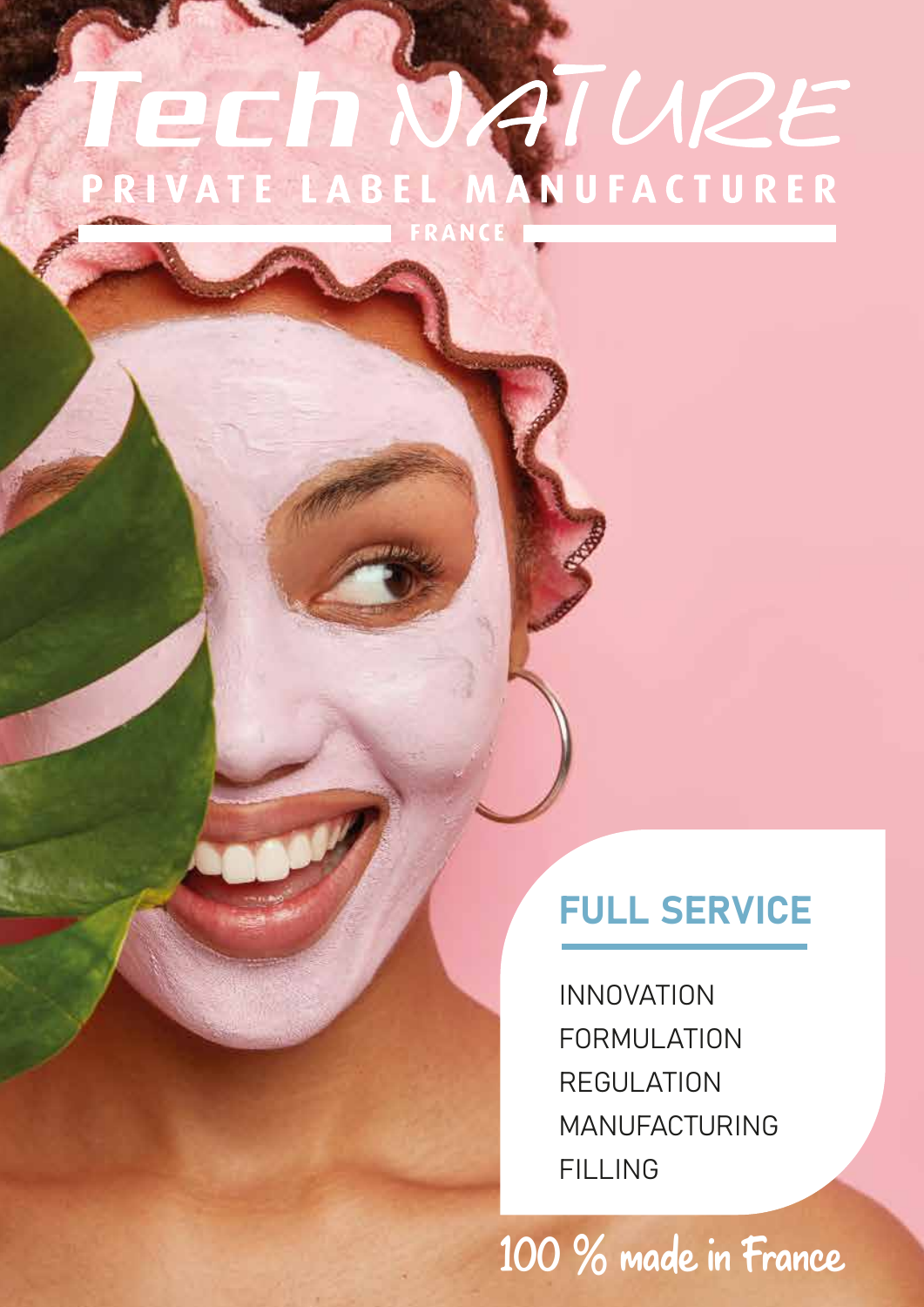## About Us

#### Creators of tailor-made cosmetics and manufacturers of Wow Products.

Technature's ambition is to design, manufacture and package innovative cosmetic products at the image of the national and international brands for which we work. That means we create new products and new trends at the same time, while providing our clients a full service: from the idea to the finished and packaged product.

Our personalized approach meets all the needs to develop your new products while respecting international regulations.



- A constant innovation: the R&D team and its iD Lab department imagine and design the cosmetic products of tomorrow (original galenics and innovative care rituals).
- Leader in the manufacture of powder masks, with a perfect mastery of the alginate gelling process.
- A catalogue of close to 250 off the shelf formulas from masks and wraps to creams, gels and oils...
- A regulatory support for the commercialization of products on national and international level.
- Quality products, 100% made in France.
- A growing evolution: Cosmos, Halal & Vegan certifications, eco-responsibility, natural range, anhydrous products... Technature adapts to trends, expectations and your needs.
- Presence in more than 50 countries

#### Innovation: Technature's DNA

- The R&D department represents 10% of our staff, allowing us to develop an average of 4 new formulas approved weekly and 2 to 3 innovations each year.
- An iD Lab service where innovation, development and ideas come together with dedicated innovation project managers. Their missions? Thinking outside the box gives life to new types of formulas, new industrial processes, through partnerships with cosmetics schools ans universities.

#### A diverse product offer

- Peel-off masks (Alginate)
- Ready-to-use masks (stick masks, hydrogel, bio-cellulose, sheet masks...)
- Skin care (creams, serums, gels, scrubs...)
- Cosmetic powders (thermal masks, rinse-off masks, anhydrous personal care, scrubs.)



ard VEGAN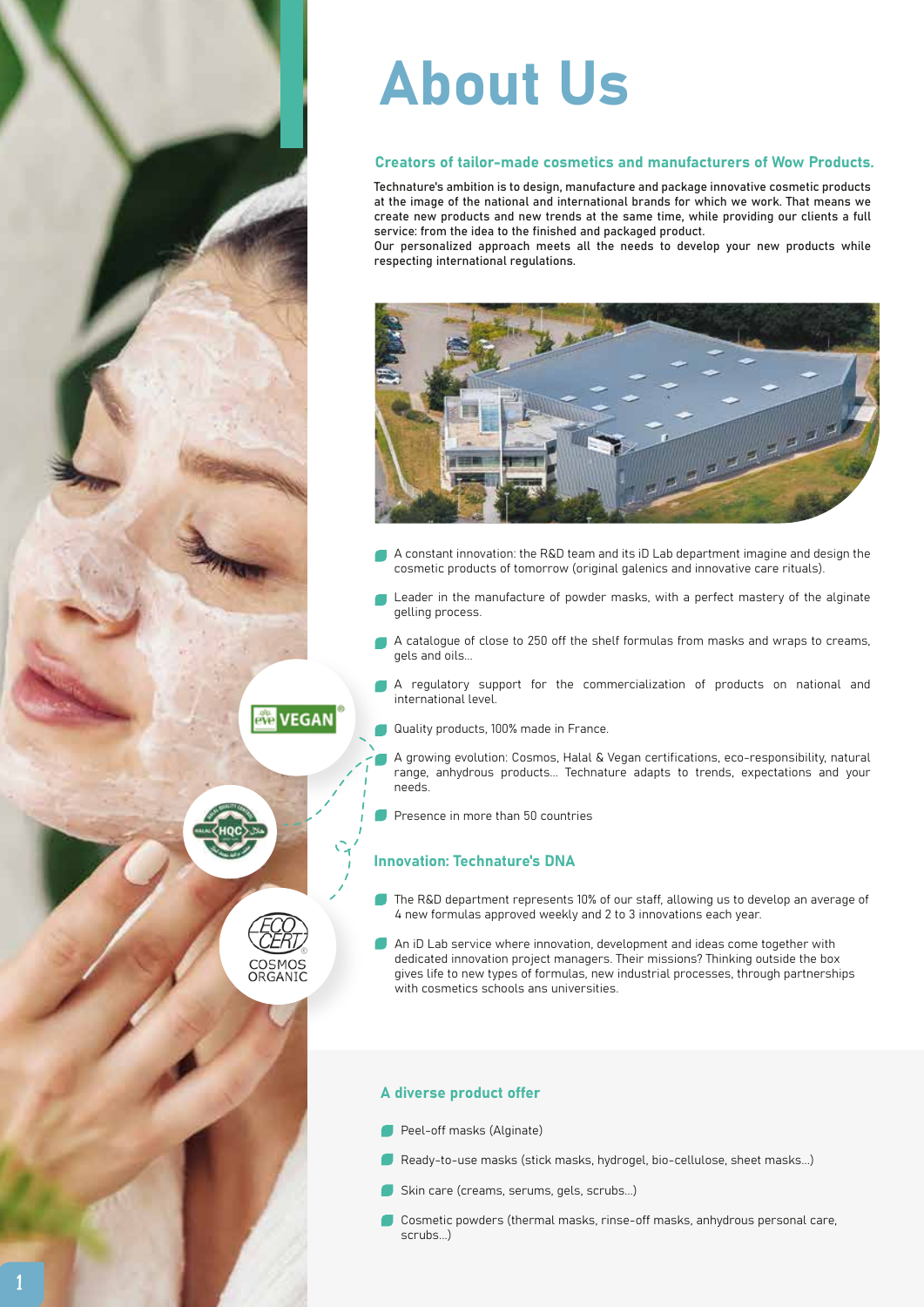# A turnkey service

Need an idea? Looking for innovation? Creating a brand? Need a specific cosmetic care? Need a customized formulation?

#### **Project support / custom cosmetics**

Technature offers you its services for the development and creation of your quality customized cosmetics!

A full service : from the idea to the finished and packaged product, through a follow-up of the regulations related to the products commercialization.

#### **R&D Formulation**

2 options are available :

- Cosmetic masks and skin care, already formulated by our experts.
- A customizable formulation : the possibilities are endless to create your unique and exclusive product! Our ambition is to make you trigger the « Wow Products » effect!

#### **Regulation**

Cosmetic products are subject to strict regulations, which may differ depending on the country of commercialization. Our regulatory department will assist and advise you in order to ensure the regulatory compliance of your products (building up and updating the Product Information File, verificating the mandatory labeling, creating the regulatory documents necessary for the export/import of products, subcontracting tests...)

#### **Manufacturing**

Our 2 industrial sites allow us to meet the demands of important customers from all over the world, within the framework of a customized manufacturing, adapted to all their specific needs.

- Dirinion : specialized in the manufacture and packaging of cosmetic powders
- Le Releca-Kerhuon : specialized in the manufacture and packaging of skin care (creams, serums, lotions, milks...) and Hydrogel masks/patches.

#### **Filling**

Customized packaging for each cosmetic product

To give your brand's products a clear and stunning visual identity, we offer several packaging and printing options.

Technature now offers recyclable and more eco-responsible packaging.

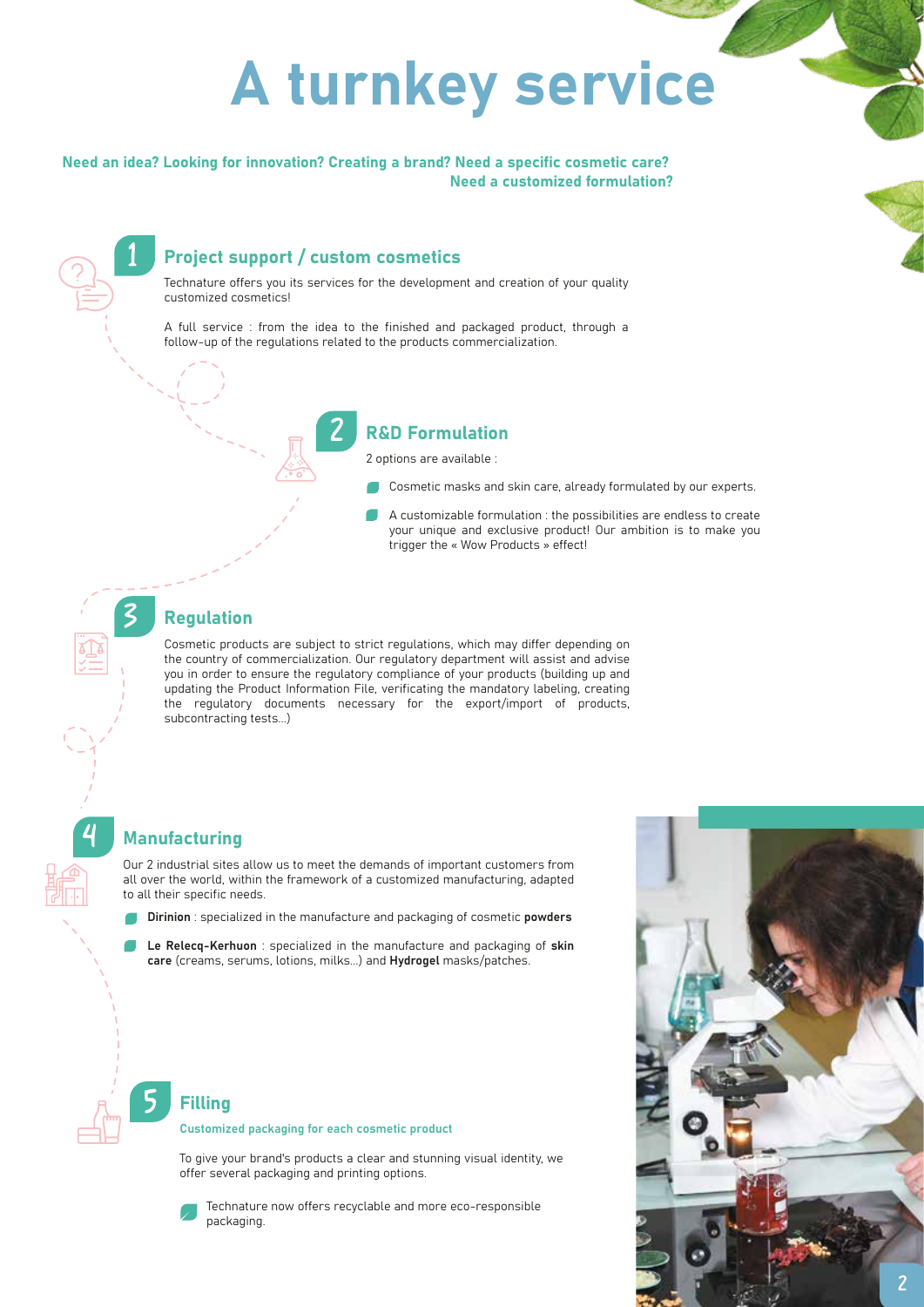# Mask



#### CREAM MASKS

1M24 - Anti-ageing with acerola 1M61 – SOS Instant radiance – Sleeping mask 1M78 – Hydra comfort 1M94 – Purifying 1M99 – Nutri-comfort 1M100 – Hydra-calm 1M104 – Comfort mask 1M115 – Bubble mask – Purifying & oxygenating 1M120 – Bubble mask – Charcoal 1M133 – Radiance flash mask L1M200404 – Fresh complexion stick mask



#### POWDER MASKS

P07 – Thermic P16 – Papaya P89 - Thermic cryogenic effect P144 – Muesli whipped cream P176 – Enzym'Active scrub – Gel P252 – Icy blue mask P253 – Sparkling foaming mask

#### SHAKER MASKS ®

P266 - Moisturizing

Peel-off



DRY MASK 8V04 – Perfect Symbiosis



#### PEEL-OFF MASKS

Face

**BioEmpreinte** H02 – BioEmpreinte base H04 – Cryogenic H05 – Anti-ageing H10 – Exfoliating H11 – Bilberry H12 – Purifying Tea Tree H14 – Eyes contour H15 – Purifying Dead Sea Salts H16 – Ginseng H18 – Olealgues H20 – Lavender rosemary H21 – Lips contour H26 – Anti-ageing / Lifting effect H88 – Radiance K42 – Purifying K66 – Sensitive skins H47 – BioEmpreinte with rice

#### GlucoEmpreinte

H29 – GlucoEmpreinte Cranberries H34 – GlucoEmpreinte Kiwi H36 – GlucoEmpreinte Cucumber H44 – Revitalizing (hot setting peel-off) H79 – Lift'up H82 – Radiance H85 – Eternal youth modeling mask

**Transparent** H50 – Transparent gold leaves effect

Algi-Twin H53+N50 – Firming

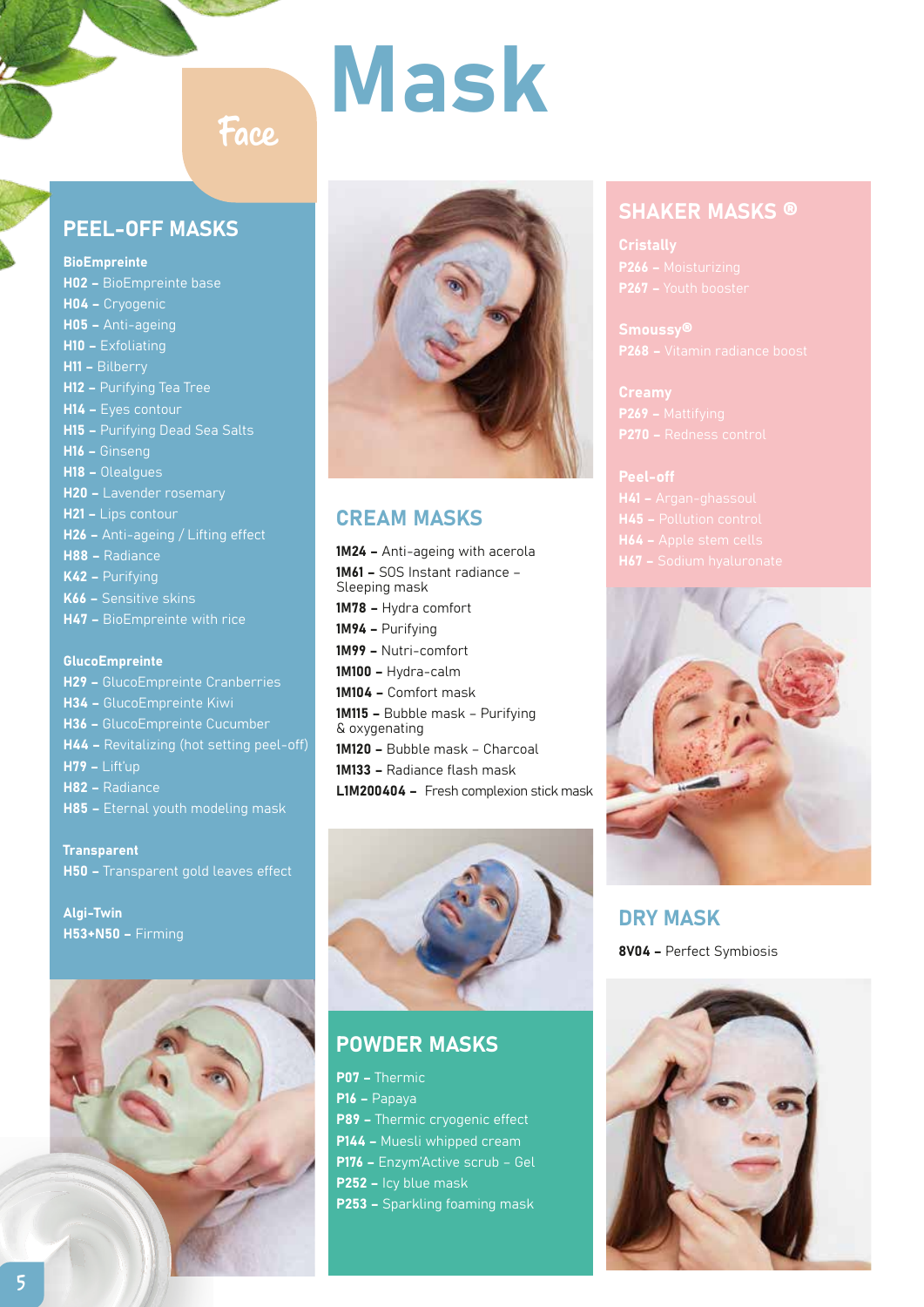#### BIO CELLULOSE MASKS

- 1S31 Moisturizing (available face & neck) 1S34 – Lightening 1S35 – Anti-ageing (available face & neck)
- 1S36 Purifying oxygenating
- 1S132 Hydra-Perfect
- 1S32 Eyes patches



#### SHEET MASKS

Cotton tissue 1S63 – Anti-ageing 1S64 – Collagen

Charcoal black tissue 1S81 – Puri-detox

Organic cotton tissue 1T89 – Time Expert

Stretch tissue 1S162 – Supra Lift'up mask

SoftCell® tissue 1S140 – Hydra+ 1S152 – SOS Hydra+





#### HYDROGEL MASKS

7Y11 – Superheroes mask 7Y13 – Eyes patches – cornflower 7Y16 – Eyes patches – sheet hydrogel 7Y19 – Eyes patches – gold **7Y20 -** Eyes contour mask Cosmos Organic 7V01 – Face mask 7V10 – Face mask – gold 7L03 – Lovely lip mask 7Y29 – Infused hydrogel



#### BODY PEEL-OFF MASKS

Lamiplast J06 – Slimming J10 - Detoxifying J14 – Light legs

Argiplast - Hot peel-off J28 – Slimming J33 – Teaplast

#### BODY KOKOON

W08 – Slimming W09 – Firming W11 - Detoxifving W12 – Slimming algae



#### BODY WRAPS

 $W20 - \text{Algae}$ 

Mud

2G62 - Iridescent velvet body mask

Paste 2M28 – Essential detox